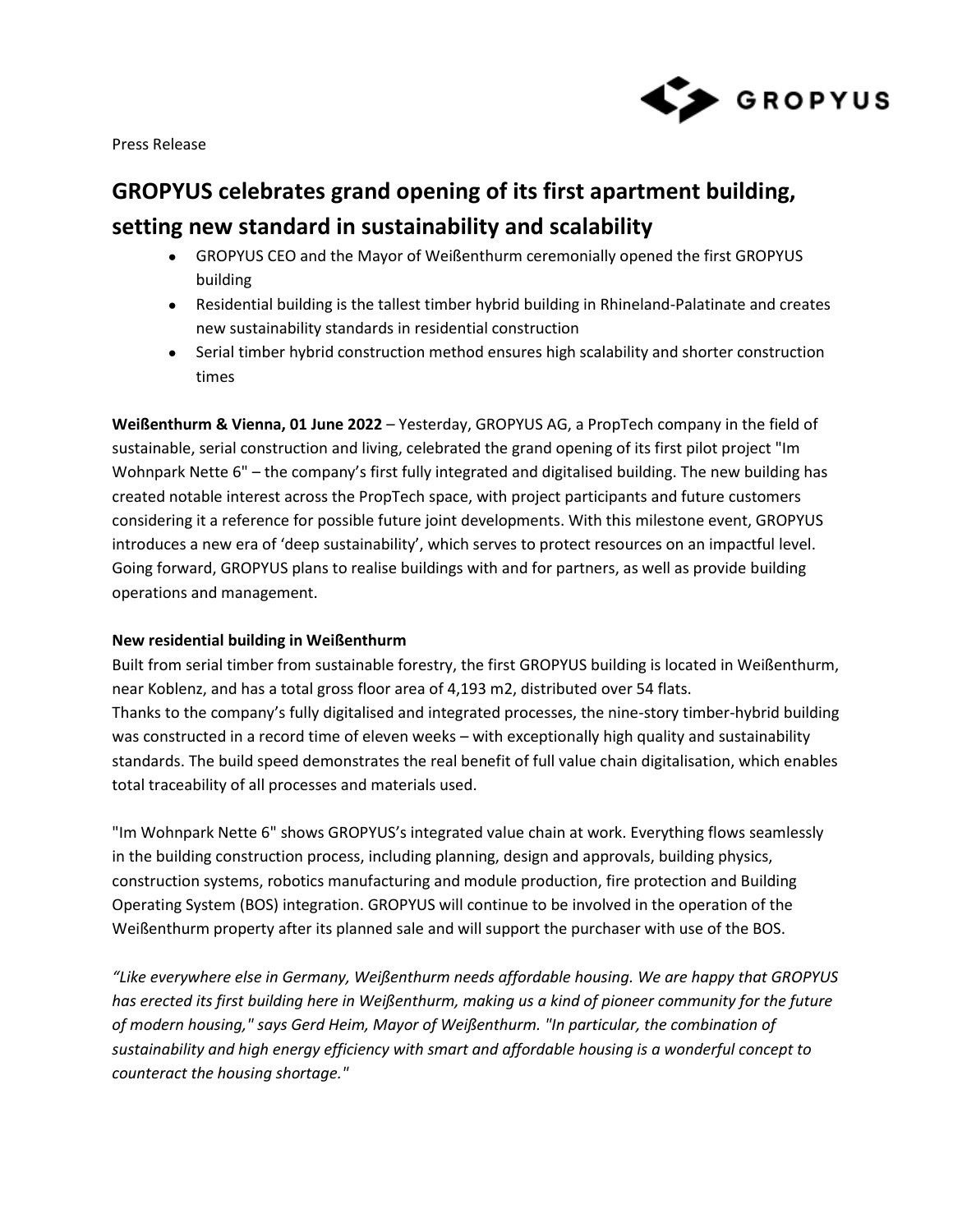

Press Release

# **GROPYUS's proprietary system simplifies building operations**

GROPYUS's offering of sustainable homes doesn't stop after construction and sale: The company continues to lend its hand in a unique living experience with its Building Operating System for digitalised property and asset management. Digital facility management includes data-driven optimisation of maintenance, ensuring the highest cost efficiency. Users benefit from digital contract and contact management, as well as from the automated administration of rental and service charge statements. GROPYUS has also digitalised asset management, allowing for performance overview and control in real time.

With the above in consideration, GROPYUS buildings form an attractive asset class and investment opportunity with full ESG compatibility. By using the Living-as-a-Service platform, operators can generate additional income while offering services that are otherwise reserved for luxury properties.

## **GROPYUS sets new standards for the future of urban development and housing**

The traditional construction industry is facing a difficult reality, namely an acute housing shortage, slow construction, resource inefficiency and lack of sustainability. However, GROPYUS is among the PropTech companies steering the industry at a crucial turning point. The company delivers buildings not as construction projects, but as turnkey products. With the integrated and digitalised approach of serial construction, GROPYUS can quickly meet demands on an industrial scale while saving both time and money.

*"We want to get out of the manufactory that characterises the housing industry today, and instead create new living spaces both quickly and flexibly,"* says Markus Fuhrmann, CEO and Co-founder of GROPYUS AG. *"With our first building, we have clearly shown what is possible and how our business model works. Now, we want to scale up significantly. This is the path toward counteracting the increasing housing shortage."* 

#### **Sustainability is key with GROPYUS buildings**

With just 5% of the greenhouse potential of a reference building, "Im Wohnpark Nette 6" sets a new sustainability standard. The timber-hybrid construction method bypassed 22% of grey emissions. For every cubic metre of wood, one tonne of CO<sub>2</sub> is bound. The photovoltaics integrated into the façade also ensure that the building operates at energy-positive. Each resident therefore saves an average of one tonne of CO2 per year, or 13 % of their annual emissions.

*"We understand sustainability comprehensively, so the environmental impact of every material used is also calculated in order to obtain a reliable picture of the CO2 emissions over the complete life cycle," says Michael Menz, Chief Administrative Officer of GROPYUS AG. "In addition, our comprehensive housing concept meets the needs of people of different ages, ethnicities, genders, incomes and lifestyles. We develop buildings according to the principles of 'universal design'. This also includes accessibility and adaptability to different wishes and phases of life."*